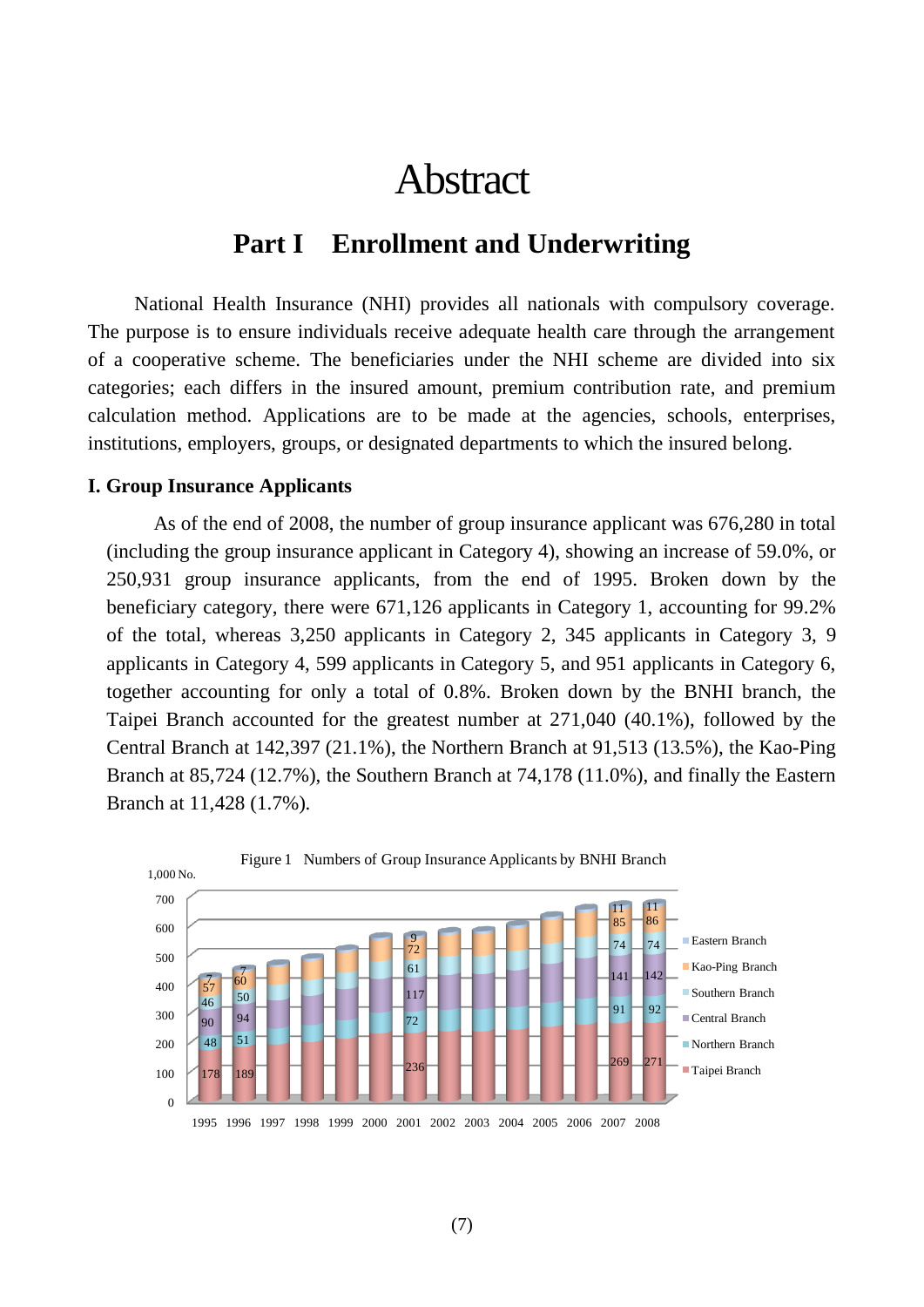#### **II. Beneficiaries**

National Health Insurance is a compulsory social insurance scheme. The purpose is to enhance the health of all nationals and fair access to medical treatments. At the present, with the exception of those in the corrective institutions, all nationals are covered under the insurance scheme. As of the end of 2008, the number of beneficiaries in the NHI scheme had reached 22,918,144 individuals in total, increased by 19.8% or 3,794,866 individuals compared with that in 1995, the beginning of the NHI scheme. Of which 14,238,210 individuals (62.1%) were the insured, showing a growth of 27.0%, and 8,679,934 individuals (37.9%) were dependents, showing a growth of 9.7%.



Figure 2 Numbers of Beneficiaries

Broken down by gender, 11,431,857 individuals (49.9%) were male and 11,486,287 (50.1%) were female. Broken down by the beneficiary category, Category 1 was the largest group with 11,929,887 individuals (52.0%), followed by Category 2 with 3,875,407 (16.9%), Category 6 with 3,731,842 (16.3%), Category 3 with 2,993,633 (13.1%), Category 5 with 225,609 (1.0%) and Category 4 with 161,766 (0.7%).

Broken down by age, age 25~29 was the largest group with 2,051,033 individuals (9.0%) followed by age 30~34 with 1,961,673 (8.6%). For male beneficiaries, age 25~29 was the largest one with 998,169 (8.7%) followed by age 30~34 with 953,614 (8.3%). For female beneficiaries, age 25~29 was the largest one with 1,052,864 (9.2%) followed by age 30~34 with 1,008,059 (8.8%).

Broken down by BNHI branch, the Taipei Branch accounted for the greatest number at 8,426,126 (36.8%) followed by the Central Branch at 4,161,286 (18.2%). The Eastern Branch accounted for the smallest number at 508,159 (2.2%).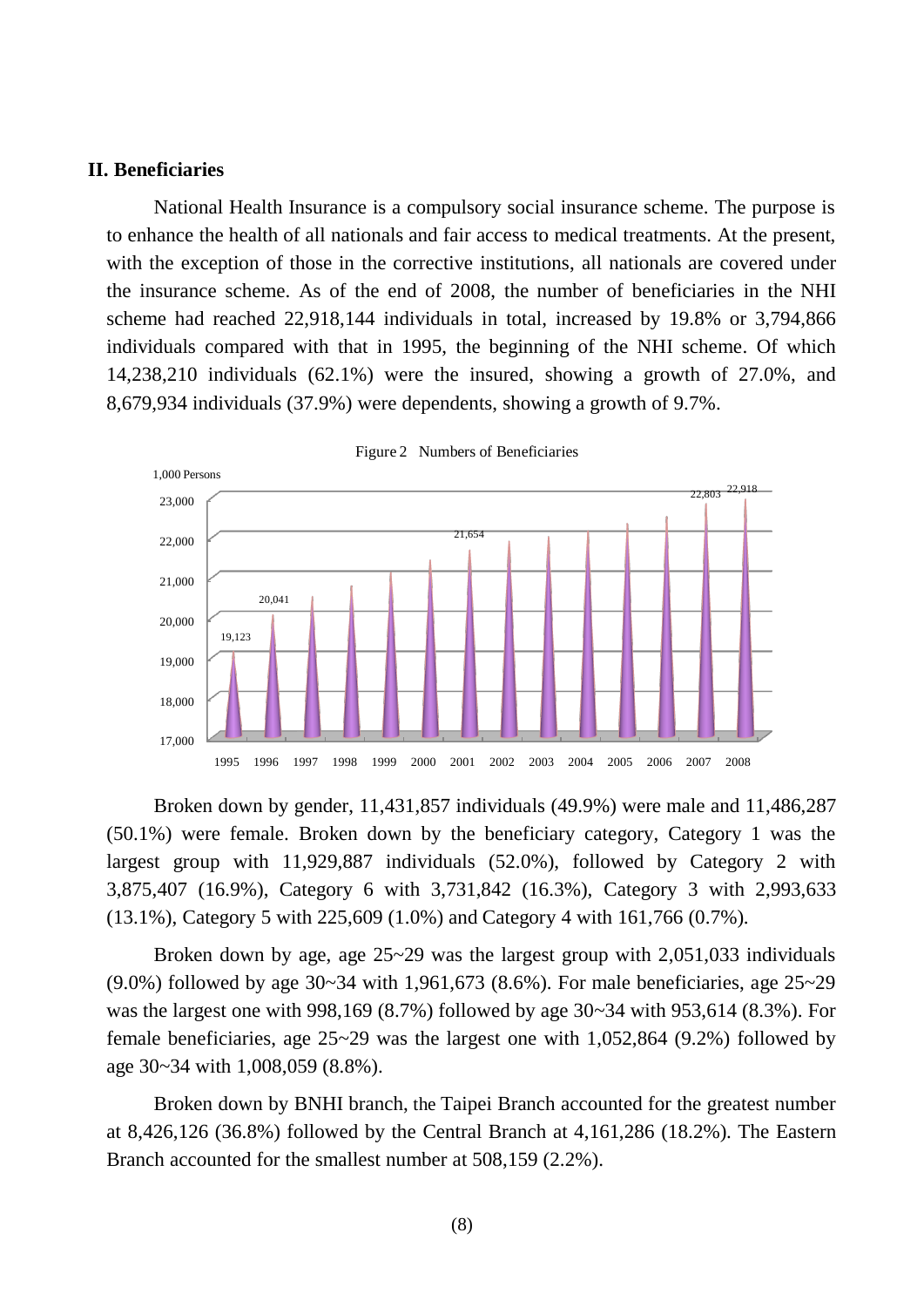

Figure 3 Numbers of Beneficiaries by Age and Gender

#### End of 2008

1,000 persons End of 2008 9,000 8,000 Dependents Insureds 7,000 3,121 6,000 5,000 4,000 1,662 3,000 1,324 1,171 1,233 5,305 2,000 2,499 1,000 2,054 1,960 2,081 169 339 0

Figure 4 Numbers of Beneficiaries by BNHI Branch

Taipei Branch Northern Branch Central Branch Southern Branch Kao-Ping Branch Eastern Branch

Compared with the structure of the beneficiaries by category in 1995, Category 1 decreased by 2.5 percentage points, Category 2 by 4.2 percentage points, Category 3 by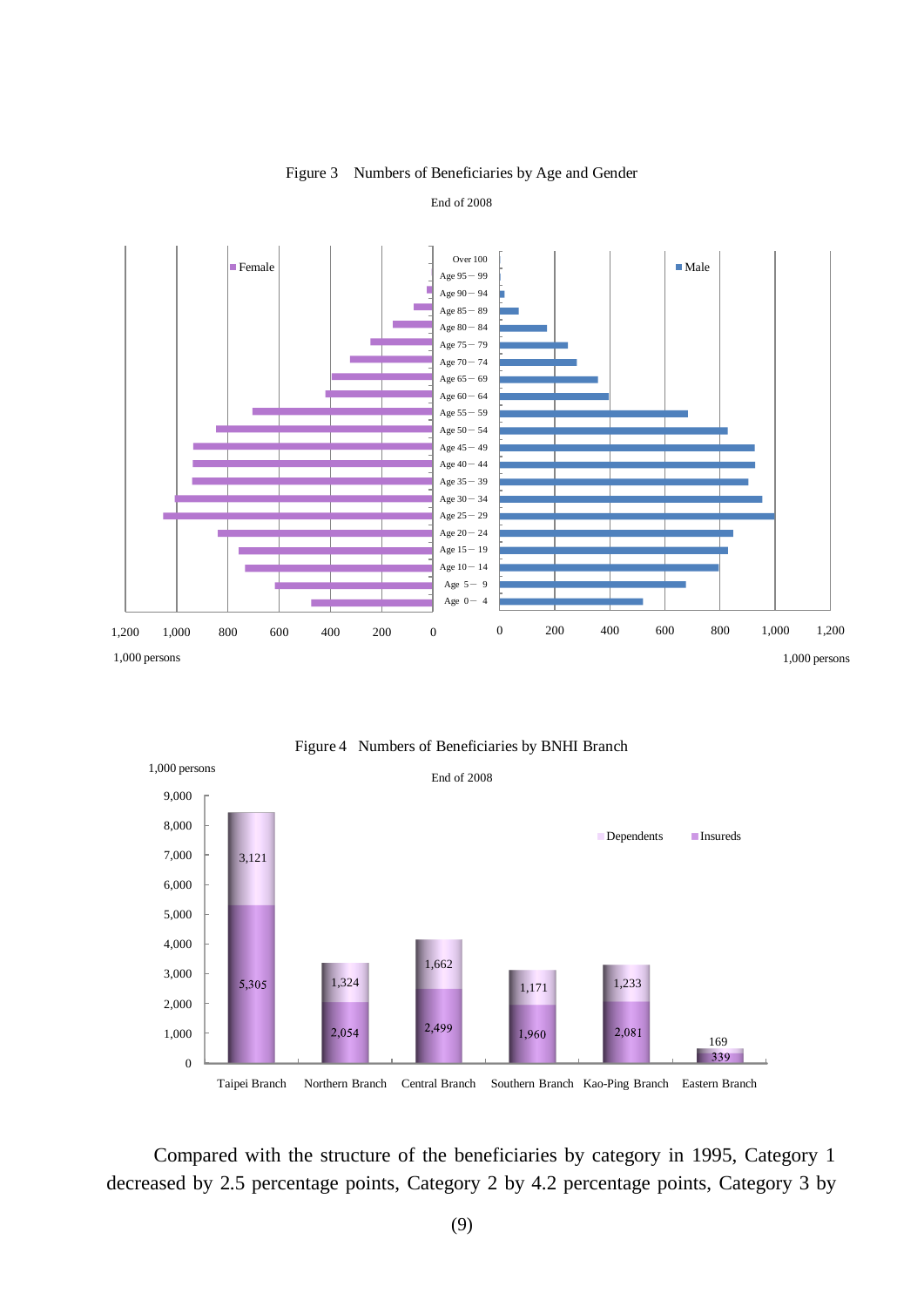2.6 percentage points, whereas Categories 5 and 6 increased 0.4 and 8.6 percentage points respectively. The proportion of the disadvantaged minority groups had increased substantially.





#### **III. The Insured Payroll-Related Amount**

According to Article 18 of the National Health Insurance Act, the premium payable by the insured in Categories 1 to 3 and their dependents shall be calculated on the basis of the insured payroll-related amount and the premium rate of the insured. Article 23 states that the insured payroll-related amount applicable to the insured in Category 3 shall be the average amount for those specified under items 2, 3 of subparagraph 1, and subparagraph 2 of paragraph 1, Article 8; provided that the insurer may adjust the level of insured payroll-related amount according to the financial viability of the insured and their dependents. Articles 25 and 26 state that the premium for those in Categories 4, 5, and 6 shall be the actuarial average premium per person based on the overall beneficiaries.

As of the end of 2008, the average insured payroll-related amounts were NT\$36,904 for the insured in Category 1, NT\$24,472 in Category 2, and NT\$21,000 in Category 3. The aggregate average insured payroll-related amount for the insured in Categories 1, 2, and 3 was NT\$31,672. If broken down further by subcategory, Item 5 of Category 1 had the highest average insured payroll-related amount at NT\$64,658, followed by Item 1 of Category 1 at NT\$53,949. Category 3 had the lowest average insured payroll-related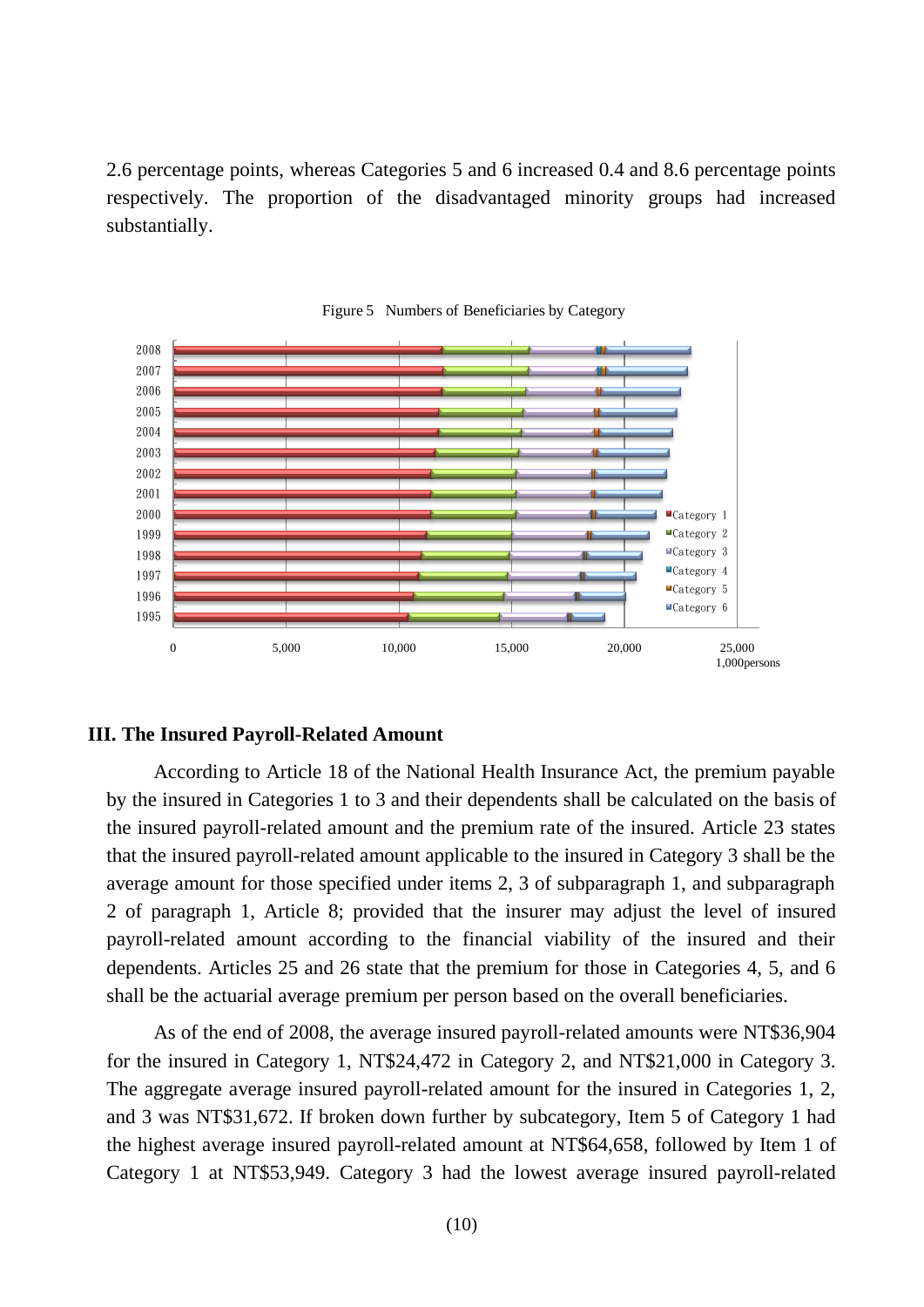amount at NT\$21,000. The premium was NT\$1,317 per person for the insured in Categories 4 and 5, and NT\$1,099 per person for those in Category 6. In terms of the number of the insured in each level of insured payroll-related amount, the amount of NT\$21,000 covered the largest number of the insured at 3,441,538 individuals (24.2%), followed by NT\$17,280 with 1,304,696 individuals (9.2%) and NT\$43,900 with 520,136 individuals (3.7%).

When compared with the data in 1995, the average insured payroll-related amount showed an increase of 58.0% with the largest increase in 2002 with NT\$3,087 for Category 1, and an increase of 39.3% for Category 2. The average insured payroll-related amount for Category 3 showed a rising trend over the first three years, growing from NT\$16,501 to NT\$19,200. It was adjusted to NT\$21,000 at the end of 2007. The premium rate was 4.55% in 2008, showing an increase of 0.3 percentage points from 1995.



### **IV. Premium Receivable**

The main source of fund for the NHI scheme is premium revenues. The rate of premium contribution varies by type of the insured. Category 4 beneficiaries, Low income households and unemployed veterans receive full subsidies from the government.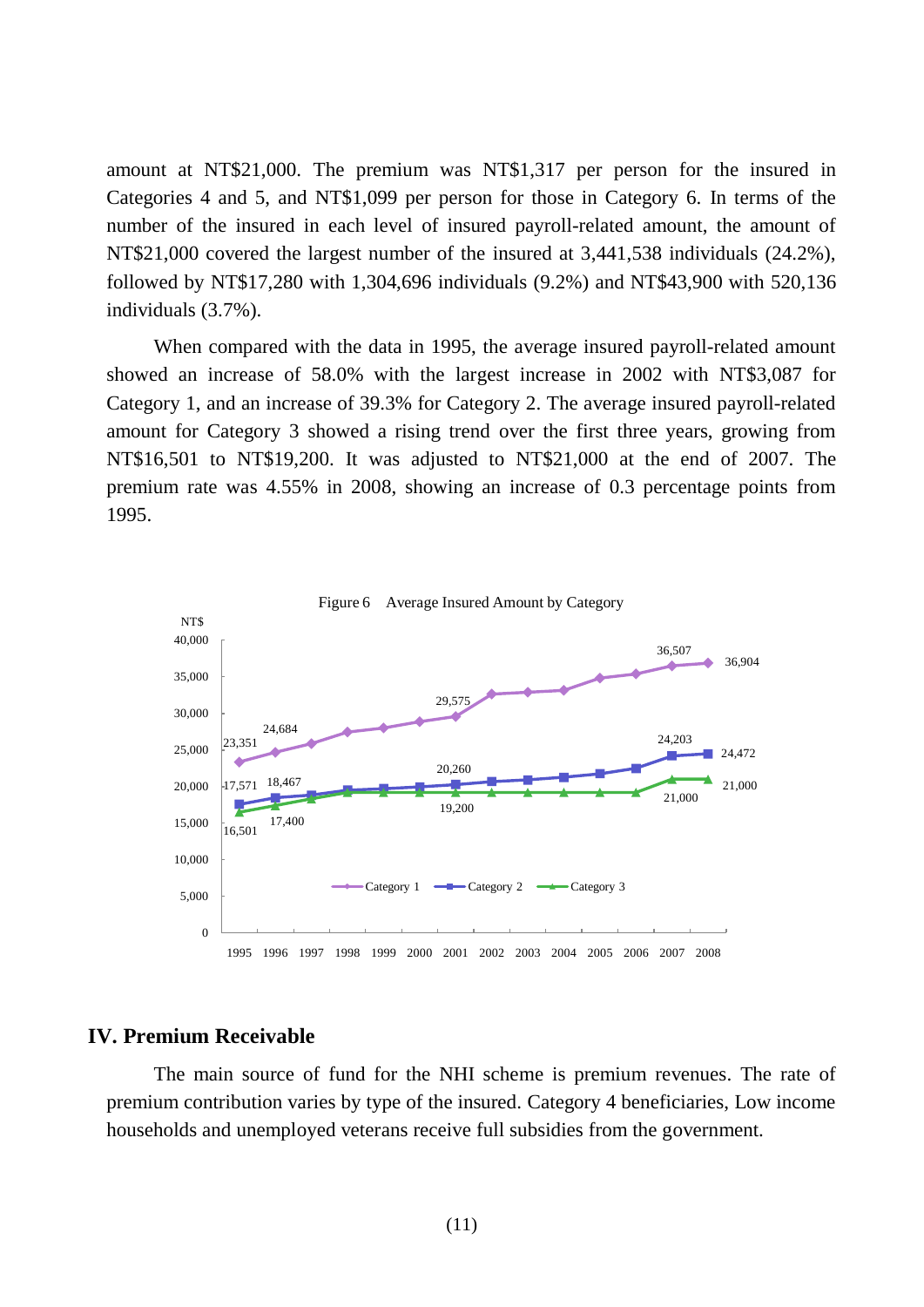



Premium receivable was NT\$384 billion in 2008, showing an increase of NT\$14.0 billion from the previous year or 3.8%. Of which, NT\$238.8 billion (62.2%) were from Category 1, NT\$49.6 billion (12.9%) from Category 2, NT\$35.3 billion (9.2%) from Category 3, NT\$2.1 billion (0.5%) from Category 4, NT\$3.4 billion (0.9%) from Category 5, and NT\$54.8 billion (14.3%) from Category 6.



Total premium receivable in 2008 was \$384 billion.

Broken down by source, the amounts of premium receivable were NT\$148.0 billion (38.5%) from the insured, NT\$137.6 billion (35.8%) from the group insurance applicants, and NT\$98.3 billion (25.6%) from the government subsidies (NT\$78.2 billion (20.4%)